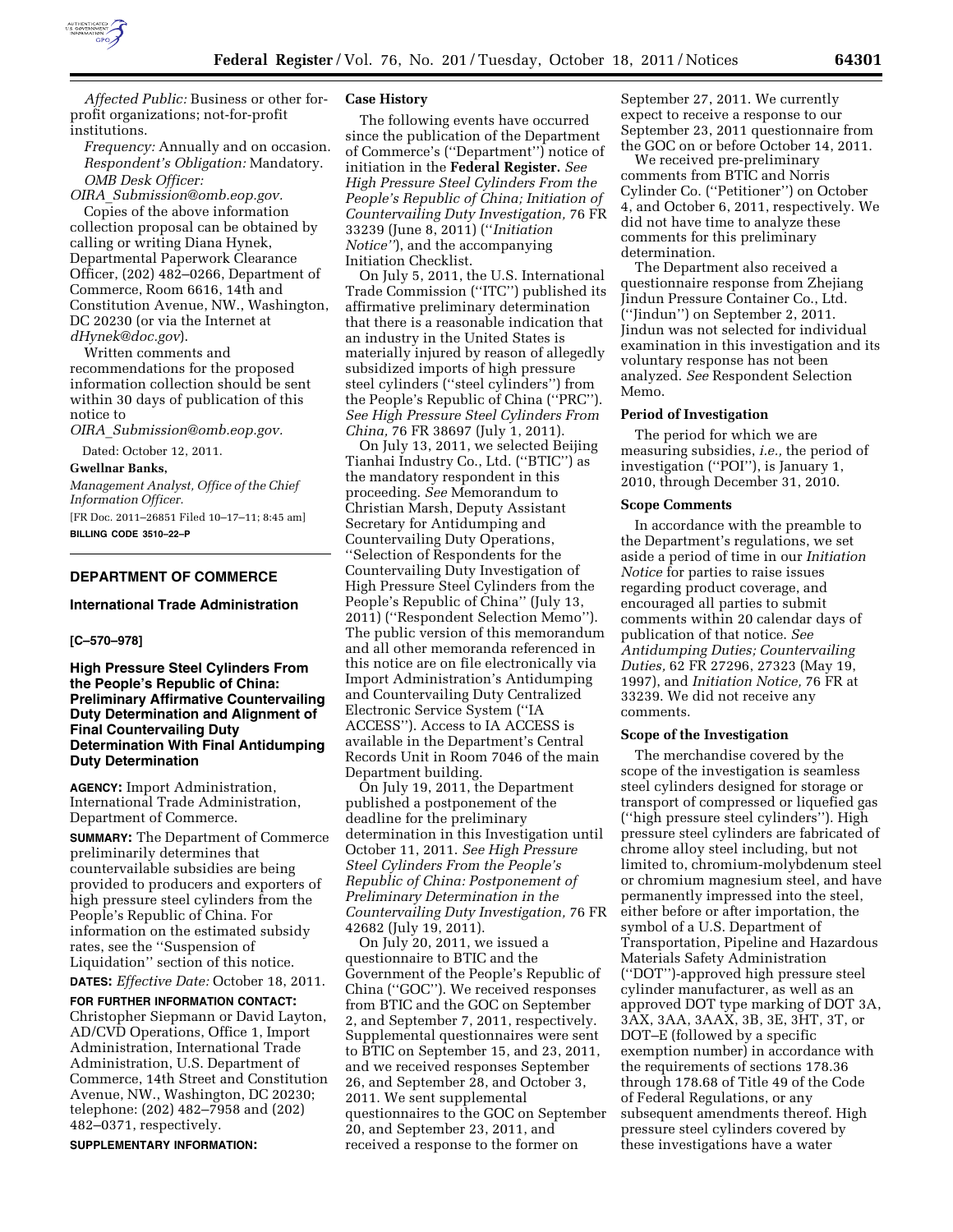capacity up to 450 liters, and a gas capacity ranging from 8 to 702 cubic feet, regardless of corresponding service pressure levels and regardless of physical dimensions, finish or coatings.

Excluded from the scope of the investigation are high pressure steel cylinders manufactured to UN–ISO– 9809–1 and 2 specifications and permanently impressed with ISO or UN symbols. Also excluded from the investigation are acetylene cylinders, with or without internal porous mass, and permanently impressed with 8A or 8AL in accordance with DOT regulations.

Merchandise covered by the investigation is classified in the Harmonized Tariff Schedule of the United States (''HTSUS'') under subheading 7311.00.00.30. Subject merchandise may also enter under HTSUS subheadings 7311.00.00.60 or 7311.00.00.90. Although the HTSUS subheadings are provided for convenience and customs purposes, the written description of the merchandise under the investigation is dispositive.

## **Alignment of Final Determination**

On June 8, 2011, the Department initiated the antidumping duty (''AD'') and countervailing duty (''CVD'') investigations of steel cylinders from the PRC. *See High Pressure Steel Cylinders from the People's Republic of China: Initiation of Antidumping Duty Investigation,* 76 FR 33213 (June 8, 2011) and *Initiation Notice* (for the CVD investigation). The scope of the merchandise being covered is the same for both the AD and CVD investigations. On September 27, 2011, Petitioner submitted a letter, in accordance with section 705(a)(1) of the Act, requesting alignment of the final CVD determination with the final determination in the companion AD investigation. Therefore, in accordance with section 705(a)(1) of the Act and 19 CFR 351.210(b)(4), the final CVD determination will be issued on the same date as the final AD determination, which is currently scheduled to be issued on or about February 21, 2012.

## **Application of the Countervailing Duty Law to Imports From the PRC**

On October 25, 2007, the Department published *Coated Free Sheet Paper from the People's Republic of China: Final Affirmative Countervailing Duty Determination,* 72 FR 60645 (October 25, 2007) (''*CFS from the PRC*''), and the accompanying Issues and Decision Memorandum (''CFS Decision Memo''). In *CFS from the PRC*, the Department found that

given the substantial differences between the Soviet-style economies and China's economy in recent years, the Department's previous decision not to apply the CVD law to these Soviet-style economies does not act as a bar to proceeding with a CVD investigation involving products from China.

*See* CFS Decision Memo, at Comment 6. The Department has affirmed its decision to apply the CVD law to the PRC in subsequent final determinations. *See, e.g., Circular Welded Carbon Quality Steel Pipe from the People's Republic of China: Final Affirmative Countervailing Duty Determination and Final Affirmative Determination of Critical Circumstances,* 73 FR 31966 (June 5, 2008), and accompanying Issues and Decision Memorandum (''CWP Decision Memo''), at Comment 1.

Additionally, for the reasons stated in the CWP Decision Memo, we are using the date of December 11, 2001, the date on which the PRC became a member of the World Trade Organization, as the date from which the Department will identify and measure subsidies in the PRC. *See* CWP Decision Memo, at Comment 2.

## **Subsidies Valuation Information**

### *Allocation Period*

The average useful life (''AUL'') period in this proceeding, as described in 19 CFR 351.524(d)(2), is 12 years according to the U.S. Internal Revenue Service's 1977 Class Life Asset Depreciation Range System. *See* U.S. Internal Revenue Service Publication 946 (2008), *How to Depreciate Property,*  at Table B–2: Table of Class Lives and Recovery Periods. No party in this proceeding has disputed this allocation period.

#### *Attribution of Subsidies*

The Department's regulations at 19 CFR 351.525(b)(6)(i) state that the Department will normally attribute a subsidy to the products produced by the corporation that received the subsidy. However, 19 CFR 351.525(b)(6)(ii)–(v) directs that the Department will attribute subsidies received by certain other companies to the combined sales of those companies if (1) crossownership exists between the companies, and (2) the cross-owned companies produce the subject merchandise, are a holding or parent company of the subject company, produce an input that is primarily dedicated to the production of the downstream product, or transfer a subsidy to a cross-owned company.

According to 19 CFR 351.525(b)(6)(vi), cross-ownership exists between two or more corporations where one corporation can use or direct

the individual assets of the other corporation(s) in essentially the same ways it can use its own assets. This regulation states that this standard will normally be met where there is a majority voting interest between two corporations or through common ownership of two (or more) corporations. The Court of International Trade (''CIT'') has upheld the Department's authority to attribute subsidies based on whether a company could use or direct the subsidy benefits of another company in essentially the same way it could use its own subsidy benefits. *See Fabrique de Fer de Charleroi, SA* v. *United States,* 166 F. Supp. 2d 593, 600–604 (CIT 2001).

As of this preliminary determination, BTIC has responded to the Department's original and supplemental questionnaires on behalf of itself; Tianjin Tianhai High Pressure Container Co., Ltd., (''Tianjin Tianhai''); Langfang Tianhai High Pressure Container Co., Ltd. (''Langfang Tianhai'') and Beijing Jingcheng Machinery Electric Holding Co., Ltd. (''Jingcheng Holding''). We preliminarily determine that BTIC, Tianjin Tianhai, Langfang Tianhai and Jingcheng Holding are cross-owned within the meaning of 19 CFR 351.525(b)(6)(vi). Because the nature of the relationships between these companies is proprietary, we have discussed the basis for our crossownership determination separately. *See* Memorandum from Christopher Siepmann to Susan Kuhbach, ''Preliminary Results Calculation Memorandum for Beijing Tianhai Industry Co., Ltd (October 11, 2011) (''Prelim Calc Memo'').

BTIC, Tianjin Tianhai, and Langfang Tianhai are producers of subject merchandise. Accordingly, we are attributing subsidies received by BTIC, Tianjin Tianhai, and Langfang Tianhai to the combined sales of the three companies, excluding sales to other cross-owned companies. Jingcheng Holding is a holding company within the meaning of 19 CFR 351.525(b)(6)(iii). Under 19 CFR 351.525(b)(6)(iii), the Department will attribute subsidies received by a holding company to the consolidated sales of the holding company and its subsidiaries; however, Jingcheng Holding reported that it did not receive benefits under any investigated program during the POI and the allocation period, except for the investigated programs for which more information is needed. *See* ''Programs For Which More Information is Required'' below.

In our first supplemental questionnaire to BTIC, we asked questions about certain affiliates that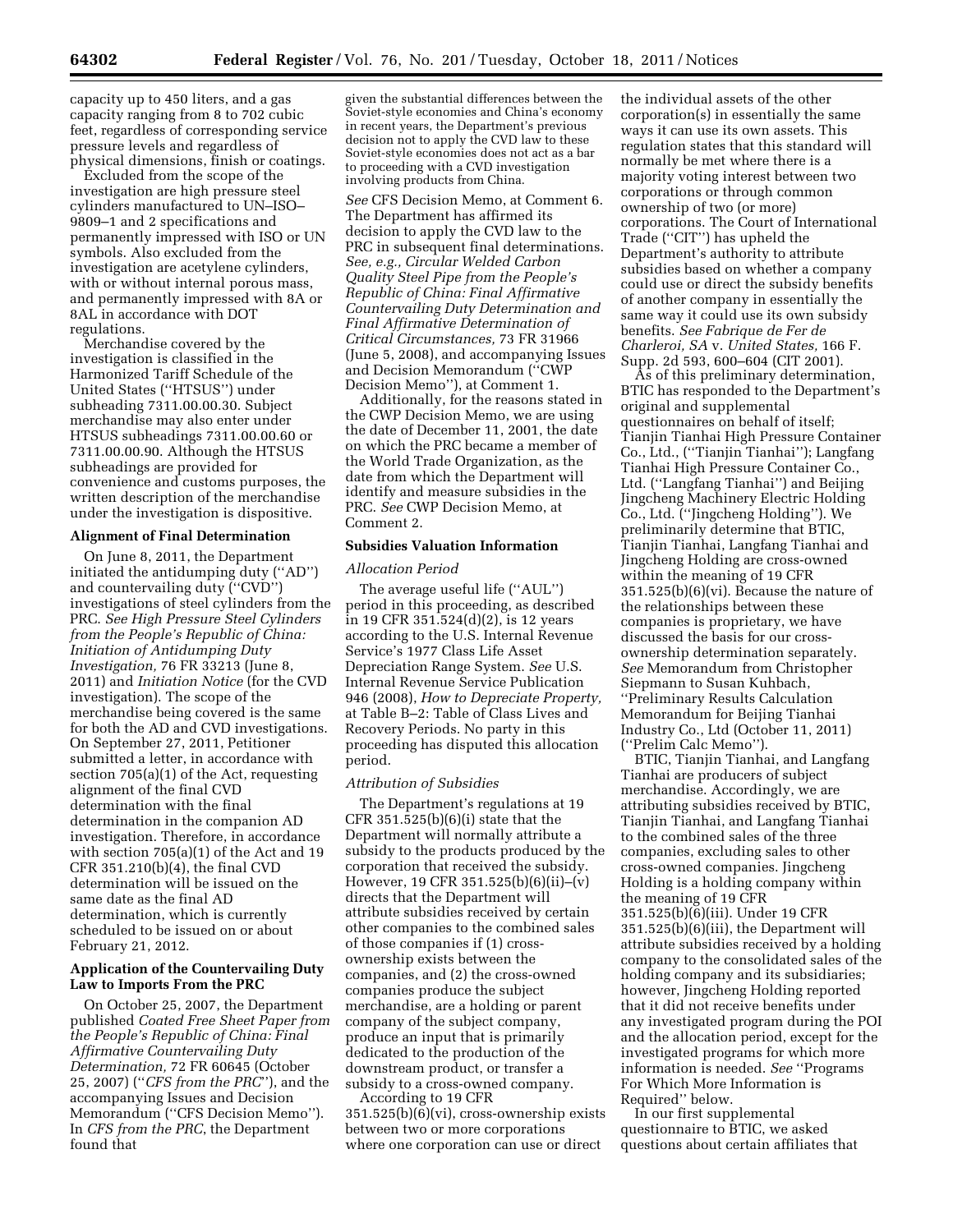may have met the cross-ownership standard under 19 CFR 351.525(b)(6)(vi). Based on BTIC's responses, we preliminarily determine that none of these affiliates met both the cross-ownership standard of 19 CFR 351.525(b)(6)(vi) and one or more of the attribution standards under 19 CFR 351.525(b)(6)(ii)-(v). Thus, we have not included any subsidies to these companies in the subsidy calculations.

Also in our first supplemental questionnaire to BTIC, we asked questions regarding a shareholder that used to hold a controlling interest in BTIC and may have met the attribution standard under 19 CFR 351.525(b)(6)(iii). BTIC reported that this company did not receive nonrecurring subsidies during the period that it was cross-owned with BTIC.

#### **Analysis of Programs**

Based upon our analysis of the petition and the responses to our questionnaires, we preliminarily determine the following:

#### **I. Programs Preliminarily Determined To Be Countervailable**

## *A. ''Two Free, Three Half'' Program for Foreign-Invested Enterprises (''FIEs'')*

Under Article 8 of the FIE Tax Law, an FIE that is ''productive'' and scheduled to operate for more than ten years may be exempted from income tax in the first two years of profitability and pay income taxes at half the standard rate for the next three years. According to the GOC, the ''Two Free, Three Half'' program was terminated effective January 1, 2008, by the Enterprise Income Tax Law but companies already enjoying the preference were permitted to continue paying taxes at reduced rates. Tianjin Tianhai paid taxes at a reduced rate under this program during the POI.

The Department has previously found the ''Two Free, Three Half'' program to confer countervailable subsidies. *See*  CFS Decision Memo at 11–12; *see also Certain Seamless Carbon and Alloy Steel Standard, Line, and Pressure Pipe from the People's Republic of China: Final Affirmative Countervailing Duty Determination, Final Affirmative Critical Circumstances Determination,*  75 FR 57444 (September 21, 2010), and accompanying Issues and Decision Memorandum at 25.

Consistent with the earlier cases, we preliminarily determine that the ''Two Free, Three Half'' income tax exemption/reduction confers a countervailable subsidy. The exemption/reduction is a financial contribution in the form of revenue

forgone by the GOC and it provides a benefit to the recipient in the amount of the tax savings. *See* section 771(5)(D)(ii) of the Act and 19 CFR 351.509(a)(1). We also determine that the exemption/ reduction afforded by the program is limited as a matter of law to certain enterprises, *i.e.,* productive FIEs, and, hence, is specific under section  $771(5A)(D)(i)$  of the Act.

To calculate the benefit, we treated the income savings enjoyed by Tianjin Tianhai as a recurring benefit, consistent with 19 CFR 351.524(c)(1). To compute the amount of the tax savings, we compared Tianjin Tianhai's tax rate to the rate it would have paid in the absence of the program. We divided Tianjin Tianhai's tax savings for the return filed during the POI by the combined sales (exclusive of intercompany sales) of BTIC, Tianjin Tianhai and Langfang Tianhai during the POI, in accordance with 19 CFR 351.525(b)(6)(ii).

On this basis, we preliminarily determine that BTIC received a countervailable subsidy of 0.01 percent *ad valorem* under this program.

#### *B. Enterprise Income Tax Rate Reduction in the Tianjin Port Free Trade Zone*

Under Article 4 of the ''Official Reply of the State Council Concerning the Establishment of the Tianjin Port Free Trade Zone,'' FIEs located in the Tianjin Port Free Trade Zone were permitted to pay a reduced income tax at a rate of 15 percent. According to the GOC, this program terminated on January 1, 2008, but companies that enjoyed the reduced tax rate are gradually transitioning to the national tax rate of 25 percent. Consequently, Tianjin Tianhai paid taxes at a reduced rate of 20 percent under this program during the POI.

We preliminarily determine that the Enterprise Income Tax Rate Reduction in the Tianjin Port Free Trade Zone program confers a countervailable subsidy. The reduction is a financial contribution in the form of revenue forgone by the GOC and it provides a benefit to the recipient in the amount of the tax savings. *See* section 771(5)(D)(ii) of the Act and 19 CFR 351.509(a)(1). We also determine that the exemption/ reduction afforded by the program is regionally specific under section 771(5A)(D)(iv) of the Act, because it is limited to companies that are located in the Tianjin Port Free Trade Zone.

To calculate the benefit, we treated the income tax savings enjoyed by Tianjin Tianhai as a recurring benefit, consistent with 19 CFR 351.524(c)(1). To compute the amount of the tax savings, we compared Tianjin Tianhai's

tax rate to the rate it would have paid in the absence of the program. We divided Tianjin Tianhai's tax savings for the return filed during the POI by the combined sales of BTIC, Tianjin Tianhai and Langfang Tianhai (exclusive of inter-company sales) during the POI, in accordance with 19 CFR 351.525(b)(6)(ii).

On this basis, we preliminarily determine that BTIC received a countervailable subsidy of 0.01 percent *ad valorem* under this program.

## *C. Import Tariff and VAT Exemptions for FIEs and Certain Domestic Enterprises Using Imported Equipment in Encouraged Industries*

Enacted in 1997, the Circular of the State Council on Adjusting Tax Policies on Imported Equipment (GUOFA No. 37) (Circular No. 37) exempts both FIEs and certain domestic enterprises from the VAT and tariffs on imported equipment used in their production so long as the equipment does not fall into prescribed lists of non-eligible items. The National Development and Reform Commission or its provincial branch provides a certificate to enterprises that receive the exemption. The objective of the program is to encourage foreign investment and to introduce foreign advanced technology equipment and industry technology upgrades. BTIC and Langfang Tianhai received VAT and tariff exemptions under this program as FIEs. The Department has previously found VAT and tariff exemptions under this program to confer countervailable subsidies. *See* CFS Decision Memo at 13–14; *see also Certain Seamless Carbon and Alloy Steel Standard, Line, and Pressure Pipe from the People's Republic of China: Final Affirmative Countervailing Duty Determination, Final Affirmative Critical Circumstances Determination,* 75 FR 57444 (September 21, 2010), and accompanying Issues and Decision Memorandum at 23–25.

Consistent with the earlier cases, we preliminarily determine that VAT and tariff exemptions on imported equipment confer a countervailable subsidy. The exemptions are a financial contribution in the form of revenue forgone by the GOC and they provide a benefit to the recipient in the amount of the VAT and tariff savings. *See* section 771(5)(D)(ii) of the Act and 19 CFR 351.510(a)(1). As described above, FIEs and certain domestic enterprises are eligible to receive VAT and tariff exemptions under this program. We also determine that the VAT and tariff exemptions afforded by the program are specific under section 771(5A)(D)(iii)(I) of the Act because the program is limited to certain enterprises, *i.e.,* FIEs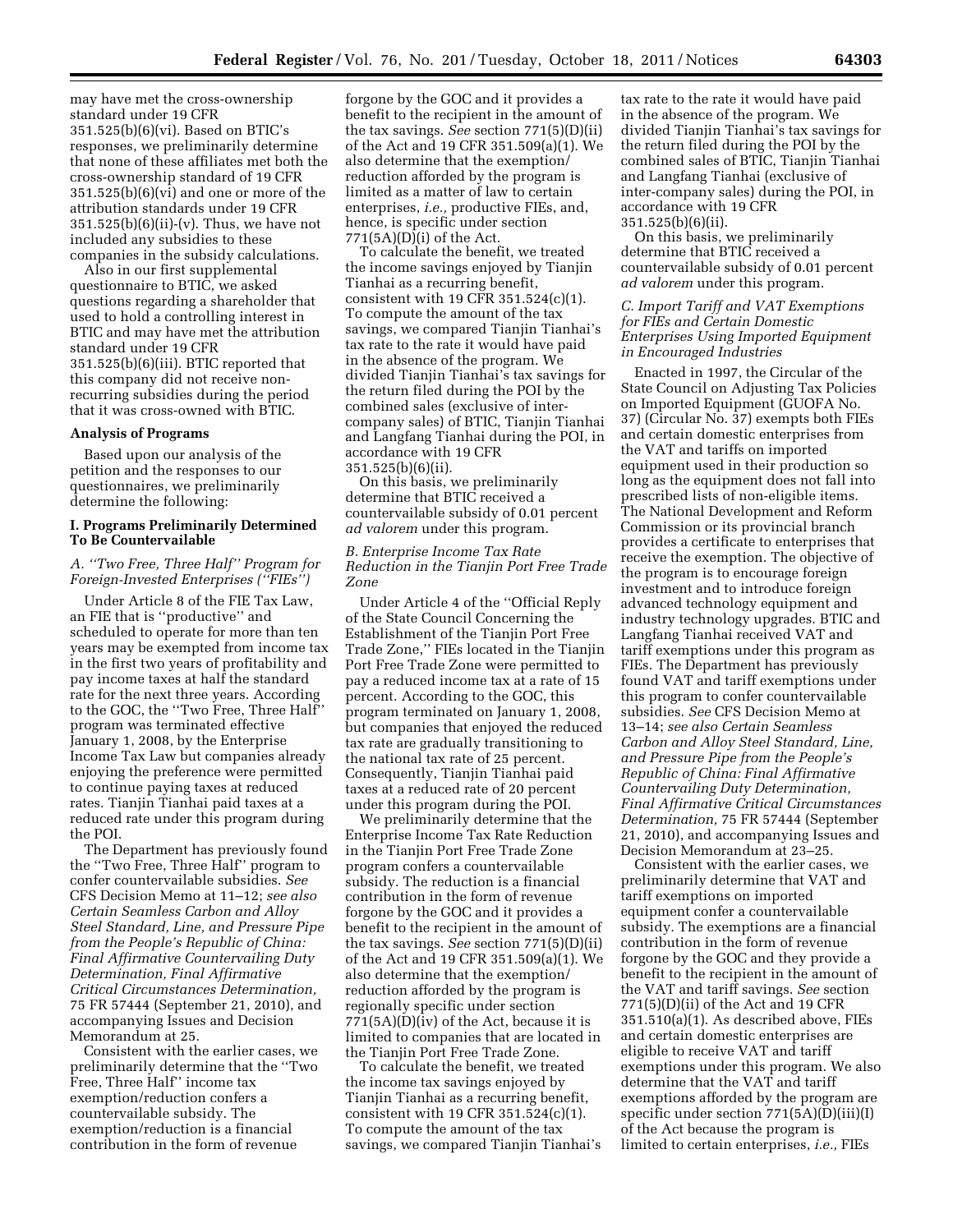and domestic enterprises involved in ''encouraged'' projects. *See* CFS Decision Memo at Comment 16.

Normally, we treat exemptions from indirect taxes and import charges, such as the VAT and tariff exemptions, as recurring benefits, consistent with 19 CFR  $351.524(c)(1)$  and allocate the benefits to the year in which they were received. However, when an indirect tax or import charge exemption is provided for, or tied to, the capital structure or capital assets of a firm, the Department may treat it as a non-recurring benefit and allocate the benefit to the firm over the AUL. *See* 19 CFR 351.524(c)(2)(iii) and 19 CFR 351.524(d)(2). In the instant investigation, BTIC and Langfang Tianhai have provided a list of VAT and tariff exemptions that they received for capital equipment imported after December 11, 2001. Based on BTIC's information, we preliminarily determine that the VAT and tariff exemptions were for capital equipment.

To calculate the countervailable subsidy, we used our standard methodology for non-recurring grants. *See* 19 CFR 351.524(b). We preliminarily determine that, for each year in which BTIC and Langfang Tianhai received benefits under this program, the amount received did not exceed 0.5 percent of relevant sales for that year. Pursuant to 19 CFR 351.524(b)(2), we have expensed the entire amount received for both firms to the years in which they received the exemptions.

On this basis, we preliminarily determine that BTIC received a countervailable benefit of 0.02 percent ad valorem for this program.

## *D. Provision of Hot-Rolled Steel for Less Than Adequate Remuneration (''LTAR'')*

BTIC reported purchasing hot-rolled steel, although not for use in the production of subject merchandise, and identified the producers of the hotrolled steel it purchased during the POI. The GOC reported that these hot-rolled steel producers are majority owned and controlled by the GOC. In tires from the PRC, the Department determined that majority government ownership of an input producer is sufficient to qualify it as an ''authority.'' *See Certain New Pneumatic Off-the-Road Tires From the People's Republic of China: Final Affirmative Countervailing Duty Determination and Final Negative Determination of Critical* 

*Circumstances,* 73 FR 40480 (July 15, 2008), and accompanying Issues and Decision Memorandum at 10. Thus, we preliminarily determine these suppliers are ''authorities'' within the meaning of section 771(5)(B) of the Act.

We preliminarily determine that the GOC is conferring a countervailable subsidy through its provision of hotrolled steel for LTAR. We determine that authorities are providing a good and, hence, a financial contribution under section 771(5)(D)(iii) of the Act and that a benefit is being conferred because the hot-rolled steel is being provided for LTAR, as explained below. Further, the GOC has reported that hotrolled steel is used by a ''wide variety of steel consuming industries.'' Because hot-rolled steel is only provided to steel consuming industries, we preliminarily determine that the subsidy is being provided to a limited number of industries and is, therefore, specific. *See*  section 771(5A)(D)(iii)(I) of the Act. This finding is consistent with prior Department determinations. *See, e.g.,*  CWP Decision Memo at 9.

The Department's regulations at 19 CFR 351.511(a)(2) set out the bases for identifying an appropriate market-based benchmark for measuring the adequacy of the remuneration of a government provided good or service. The potential benchmarks listed in this regulation, in order of preference are: (1) Market prices from actual transactions within the country under investigation for the government-provided good (*e.g.,* actual sales, actual imports, or competitively run government auctions) (''tier one'' benchmarks); (2) world market prices that would be available to purchasers in the country under investigation (''tier two'' benchmarks); or (3) prices consistent with market principles based on an assessment by the Department of the government-set price (''tier three'' benchmarks). As we explained in softwood lumber from Canada, the preferred benchmark in the hierarchy is an observed market price from actual transactions within the country under investigation because such prices generally would be expected to reflect most closely the prevailing market conditions of the purchaser under investigation. *See Notice of Final Affirmative Countervailing Duty Determination and Final Negative Critical Circumstances Determination: Certain Softwood Lumber Products From Canada,* 67 FR 15545 (April 2, 2002), and accompanying Issues and Decision Memorandum at ''Analysis of Programs, Provincial Stumpage Programs Determined to Confer Subsidies, Benefit.''

Beginning with tier one, we must determine whether the prices from actual sales transactions involving Chinese buyers and sellers are significantly distorted. As explained in the CVD Preamble: ''Where it is reasonable to conclude that actual

transaction prices are significantly distorted as a result of the government's involvement in the market, we will resort to the next alternative {tier two} in the hierarchy.'' *See Countervailing Duties; Final Rule,* 63 FR 65348, 65377 (November 25, 1998) (''CVD Preamble''). The CVD Preamble further recognizes that distortion can occur when the government provider constitutes a majority, or in certain circumstances, a substantial portion of the market.

Based on the GOC's response, companies that the GOC classified as state-owned accounted for 70 percent of hot-rolled steel production in the PRC during the POI and, therefore, government-owned providers constitute a majority of the market. We also note that imports as a share of domestic consumption are insignificant. We preliminarily determine that domestic prices in the PRC for hot-rolled steel are distorted such that they cannot be used as a tier one benchmark. For the same reasons, we determine that import prices into the PRC cannot serve as a benchmark.

Turning to tier two benchmarks, *i.e.,*  world market prices available to purchasers in the PRC, both Petitioner and BTIC have submitted prices that they suggest are appropriate bases for constructing a benchmark. Based on our review of the proposed benchmarks, we are preliminarily relying on prices from both MEPS International (''MEPS'') and the Steel Business Briefing (''SBB'') for hot-rolled strip, hot-rolled coil, and hotrolled plate/sheet. Pursuant to 19 CFR 351.511(a)(2)(ii) we are averaging the selected prices. Since ocean freight to the PRC is to be added into the benchmark price (see below), we did not rely on any SBB or MEPS prices price that included ocean freight, thereby ensuring that ocean freight would not be counted twice.

Under 19 CFR 351.511(a)(2)(iv), when measuring the adequacy of remuneration under tier one or tier two, the Department will adjust the benchmark price to reflect the price that a firm actually paid or would pay if it imported the product, including delivery charges and import duties. Regarding delivery charges, we have included ocean freight and the freight charges that would be incurred to deliver hot-rolled steel to BTIC's plants. We have also added import duties, as reported by the GOC, and the valueadded tax (''VAT'') applicable to imports of hot-rolled steel into the PRC. *See* Prelim Calc Memo for a full explanation of how we derived the benchmark. We have compared these prices to BTIC's actual purchase prices, including taxes and delivery charges.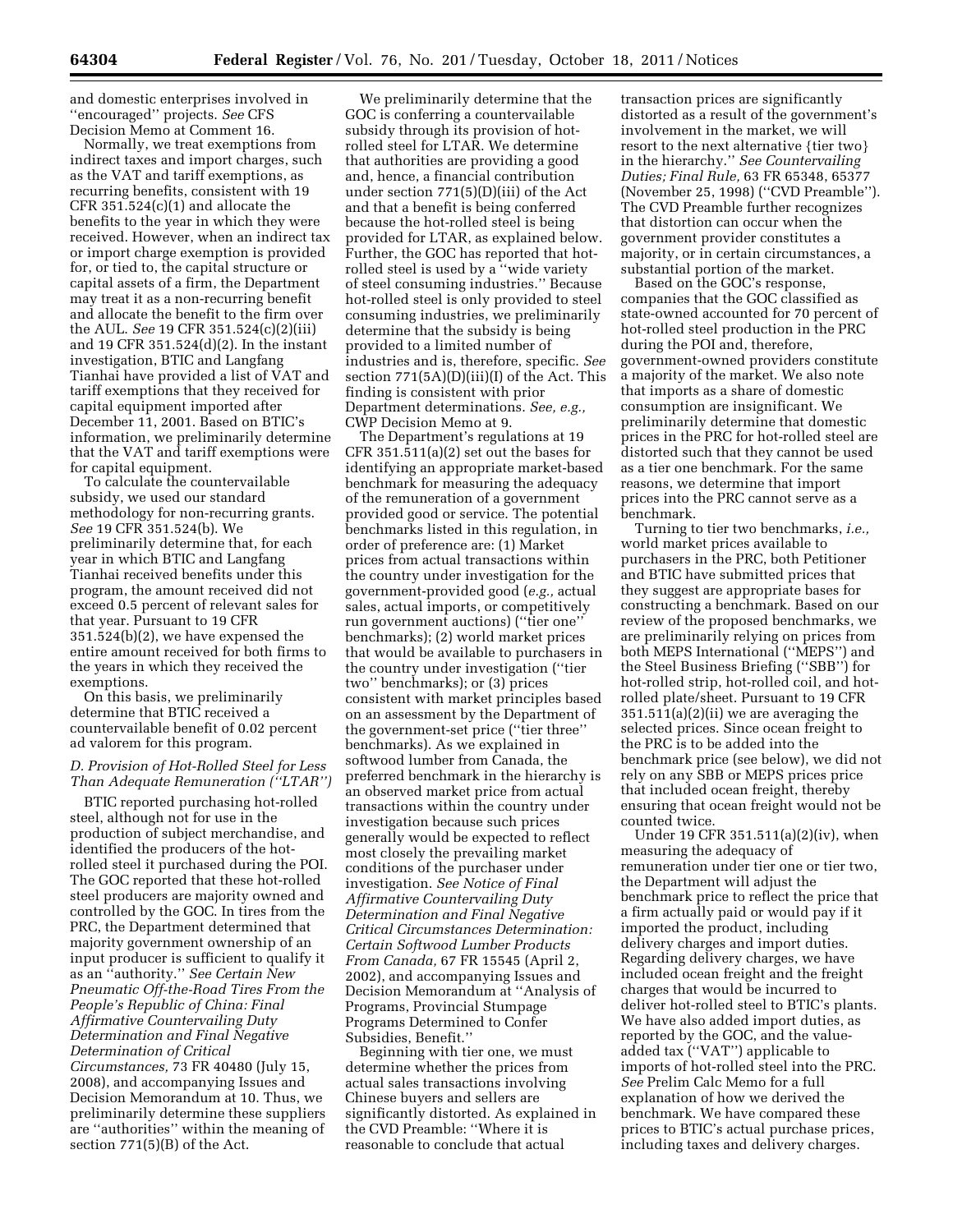Based on this comparison, we preliminarily determine that hot-rolled steel was provided for LTAR and that a subsidy exists in the amount of the difference between the benchmark and what BTIC paid. *See* 19 CFR 351.511(a).

On this basis, we preliminarily determine that BTIC received a countervailable subsidy of 0.13 percent *ad valorem* under this program.

#### *E. Provision of Seamless Tube Steel for LTAR*

BTIC reported purchasing seamless tube steel for the production of subject merchandise and identified several producers of this input. The GOC provided ownership information indicating that certain of these seamless tube steel producers are state-owned enterprises (''SOEs''). Thus, we preliminarily determine these producers are ''authorities'' within the meaning of section 771(5)(B) of the Act. Regarding one seamless tube steel producer, we are seeking further information. *See* ''Case History'' above regarding the outstanding supplemental questionnaire to the GOC. Thus, for this preliminary determination, we are not including BTIC's purchases of seamless tube steel produced by this company in our calculation.

We preliminarily determine that the GOC is conferring a countervailable subsidy through its provision of seamless tube steel for LTAR. We determine that authorities are providing a good and, hence, a financial contribution under section 771(5)(D)(iii) of the Act and that a benefit is being conferred because the seamless tube steel is being provided for LTAR, as explained below. Further, the GOC has reported that seamless tube steel is used by a ''wide variety of steel consuming industries,'' and the GOC specifically identified the following uses: plumbing and heating systems, air conditioning units, sprinklers, and in the construction and repair of refineries and chemical plants. Because seamless tube steel is only provided to steel consuming industries, we preliminarily determine that the subsidy is being provided to a limited number of industries and is, therefore, specific. *See*  section 771(5A)(D)(iii)(I) of the Act.

We have selected our benchmark for measuring the adequacy of the remuneration in accordance with 19 CFR 351.511(a)(2). With regard to tier one, market prices from actual transactions within the country under investigation, the GOC has reported that companies that it has designated as state-owned accounted for 38 percent of seamless tube steel production in the PRC during the POI. We determine that

this level of government ownership is substantial. Combining this with the fact that imports as a share of domestic consumption are insignificant, we preliminarily determine that domestic prices in the PRC for seamless tube steel are distorted such that they cannot be used as a tier one benchmark. For the same reasons, we determine that import prices into the PRC cannot serve as a benchmark.

Turning to tier two benchmarks, *i.e.,*  world market prices available to purchasers in the PRC, both Petitioner and BTIC have submitted prices that they suggest are appropriate bases for constructing a benchmark. Based on our review of the proposed benchmarks, we are preliminarily relying on FOB and export prices from Steel Orbis for seamless tube steel. Pursuant to 19 CFR 351.511(a)(2)(ii), we are averaging the selected prices. Since ocean freight to the PRC is to be added into the benchmark price (see below), we did not rely on any prices that included ocean freight, thereby ensuring that ocean freight would not be counted twice.

As explained above, the Department adjusts the benchmark price to include delivery charges and import duties. Regarding delivery charges, we have included ocean freight and the freight charges that would be incurred to deliver seamless tube steel to BTIC's plants. We have also added import duties, as reported by the GOC, and the VAT applicable to imports of seamless tube steel into the PRC. *See* Prelim Calc Memo for a full explanation of how we derived the benchmark. We have compared these prices to BTIC's actual purchase prices, including taxes and delivery charges.

Based on this comparison, we preliminarily determine that seamless tube steel was provided for LTAR and that a subsidy exists in the amount of the difference between the benchmark and what BTIC paid. *See* 19 CFR 351.511(a).

On this basis, we preliminarily determine that BTIC received a countervailable subsidy of 22.14 percent *ad valorem* under this program.

## *F. Provision of Standard Commodity Steel Billets and Blooms, and High-Quality Chromium Molybdenum Alloy Steel Billets and Blooms for LTAR*

BTIC reported purchasing standard commodity steel billets and blooms (''commodity billets'') and high-quality chromium molybdenum alloy steel billets and blooms (''CrMo billets'') (collectively, ''billets'') for the production of subject merchandise and identified several producers of these inputs. The GOC provided ownership

information for these input producers indicating that all are directly or indirectly majority owned by the GOC. As explained above, the Department has determined that majority government ownership of an input producer is sufficient to qualify it as an ''authority.''

We preliminarily determine that the GOC is conferring a countervailable subsidy through its provision of billets for LTAR. We determine that authorities are providing a good and, hence, a financial contribution under section  $771(5)(D)(iii)$  of the Act and that a benefit is being conferred because the billets are being provided for LTAR, as explained below. Further, the GOC has reported that billets are used by a ''wide variety of steel consuming industries.'' Because billets are provided only to steel consuming industries, we preliminarily determine that the subsidy is being provided to a limited number of industries and is, therefore, specific. *See* section 771(5A)(D)(iii)(I) of the Act.

We have selected our benchmark for measuring the adequacy of the remuneration in accordance with 19 CFR  $351.511(a)(2)$ . With regard to tier one, market prices from actual transactions within the country under investigation, the GOC has reported that companies it designates as governmentowned accounted for 60 percent of crude steel production in the PRC during the POI. (Because the PRC's State Statistical Bureau does not track production of commodity billets or high-quality chromium molybdenum alloy steel billets the GOC has responded with information on crude steel production.) Therefore, government-owned providers constitute a majority of the market. *See* CVD Preamble, 63 FR at 65377. We also note that imports as a share of domestic consumption are insignificant. We preliminarily determine that domestic prices in the PRC for billets are distorted such that they cannot be used as a tier one benchmark. For the same reasons, we determine that import prices into the PRC cannot serve as a benchmark.

Turning to tier two benchmarks, *i.e.,*  world market prices available to purchasers in the PRC, the Department has been unable to locate benchmark prices for CrMo billets, and no world market prices for CrMo billets were placed on the record of this investigation. Therefore, we have relied on a single benchmark for both types of billets. Both Petitioner and BTIC have submitted billet prices. Based on our review of the proposed benchmarks, we are preliminarily relying on FOB and export prices from the SBB and the London Metal Exchange for billets. Pursuant to 19 CFR 351.511(a)(2)(ii), we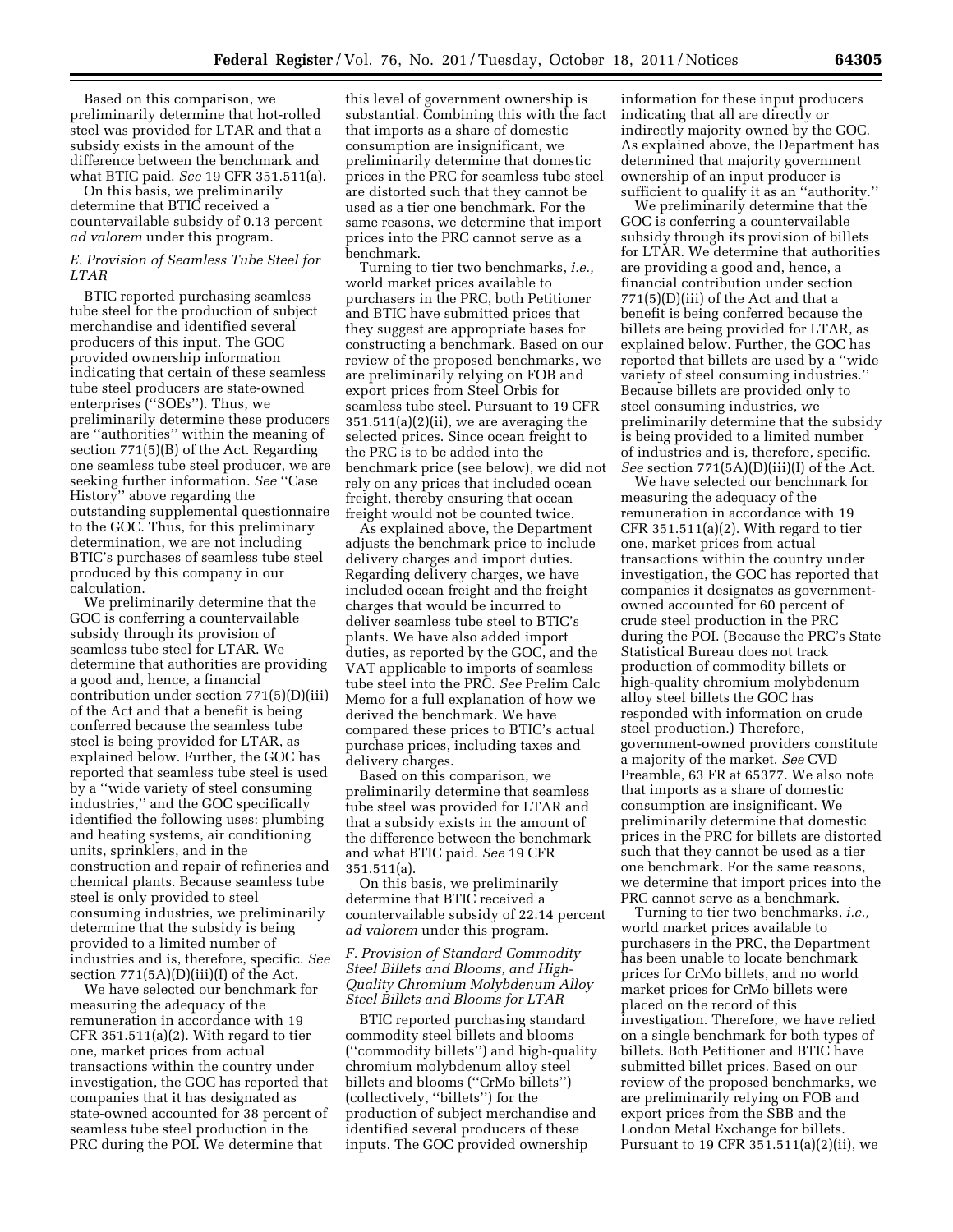are averaging the submitted prices. Since ocean freight to the PRC is to be added into the benchmark price (see below), we did not rely on any prices that included ocean freight, thereby ensuring that ocean freight would not be counted twice.

As explained above, the Department adjusts the benchmark price to include delivery charges and import duties. Regarding delivery charges, we have included ocean freight and the freight charges that would be incurred to deliver billets to BTIC's plants. We have also added import duties, as reported by the GOC, and the VAT applicable to imports of billets into the PRC. *See*  Prelim Calc Memo for a full explanation of how we derived the benchmark. We have compared these prices to BTIC's actual purchase prices, including taxes and delivery charges.

Based on this comparison, we preliminarily determine that commodity billets were provided for LTAR and that a subsidy exists in the amount of the difference between the benchmark and what the respondents paid. *See* 19 CFR 351.511(a). We preliminarily determine that BTIC received a countervailable subsidy of 0.03 percent *ad valorem* with respect to the provision of this input. Regarding CrMo billets, we preliminarily determine that BTIC did not receive a benefit from its purchases during the POI. However, we intend to continue seeking a benchmark specific to CrMo billets and will consider whether altering our methodology for the final determination is appropriate.

#### **II. Programs Preliminarily Determined To Be Not Countervailable**

## *A. Provision of Land-Use Rights in the Tianjin Port Free Trade Zone for LTAR*

BTIC submitted information regarding Tianjin Tianhai's purchase of land-use rights showing that Tianjin Tianhai is located in the Tianjin Port Free Trade Zone (''TPFTZ'') and that the company purchased its land-use rights from the land bureau for that Zone. Additionally, the GOC submitted the *Regulation of the Tianjin Harbour Free Trade Zone for Land Administration.* This regulation does not show any preference in providing land-use rights for particular areas within the TPFTZ.

The Department has found that when land is in an industrial park located within the seller's (*e.g.,* county's or municipality's) jurisdiction, the provision of land-use rights is regionally specific under section 771(5A)(D)(iv) of the Act. *See, e.g., Oil Country Tubular Goods From the People's Republic of China: Final Affirmative Countervailing Duty Determination, Final Negative* 

*Critical Circumstances Determination,*  74 FR 64045 (December 7, 2009), and accompanying Issues and Decision Memorandum at 20. However, with respect to the land-use rights within the TPFTZ, the jurisdiction of the granting authority does not extend beyond the TPFTZ. As such, the provision of landuse rights under this program is not limited to an enterprise or industry located within a designated geographical region. Therefore, we preliminarily determine that the provision of land-use rights to Tianjin Tianhai within the TPFTZ is not specific under section 771(5A)(D)(iv) of the Act and, thus, this program does not confer a countervailable subsidy.

### **III. Programs Preliminarily Determined To Be Not Used by Respondents or To Not Provide Benefits During the POI**

## *A. Provision of Welded Tube Steel for LTAR*

BTIC reported purchasing welded tube steel, although not for use in the production of subject merchandise. BTIC submitted the amount it purchased in the POI and the price paid, but not the date(s) or terms of the purchase. The GOC did not provide any requested information regarding welded tube steel.

Even under adverse inferences regarding financial contribution, specificity, unsuitability of tier one benchmarks, and the dates and terms of the purchases, we preliminarily determine that this program did not result in a measurable benefit during the POI. Therefore, consistent with CFS Decision Memo at 15, we are not including this subsidy in our calculation.

## *B. Subsidies Provided in the Tianjin Binhai New Area (''TBNA'') and the Tianjin Economic and Technological Development Area*

The GOC and BTIC reported that Tianjin Tianhai received benefits under three programs by virtue of its location in the TBNA. The first is addressed under ''Enterprise Income Tax Rate Reduction in the Tianjin Port Free Trade Zone'' above. The payment to Tianjin Tianhai under the second program, the Energy Saving and Emission Reduction Fund, was less than 0.5 percent of BTIC's sales in the year or receipt, 2009. Therefore, because any potential subsidy would have been expensed prior to the POI in accordance with 19 CFR 351.524(b)(2), we have not analyzed this program further and have not included it our calculations.

Similarly, payments to Tianjin Tianhai under the third program, the Enterprise Development Fund, were less than 0.5 percent of BTIC's sales in the years of receipt, 2008 and 2009. Therefore, because any potential subsidy would have been expensed prior to the POI in accordance with 19 CFR 351.524(b)(2), we have not analyzed this program further and have not included it our calculations.

#### *C. Beijing Industrial Development Fund*

BTIC reported receiving grants under this program in 2008 and 2009. Payments to BTIC under this program were less than 0.5 percent of BTIC's sales in the years of receipt, 2008 and 2009. Therefore, because any potential subsidy would have been expensed prior to the POI in accordance with 19 CFR 351.524(b)(2), we have not analyzed this program further and have not included it our calculations.

*D. Provision of Land and/or Land Use Rights to SOEs at LTAR* 

*E. Loan and Interest Forgiveness for SOEs* 

*F. The State Key Technology Renovation Project Fund* 

*G. Circular on Issuance of Foreign Trade Development Support Fund* 

*H. Rebates for Export and Credit Insurance Fees* 

*I. GOC and Sub-Central Grants, Loans, and Other Incentives for Development of Famous Brands and China Top World Brands* 

*J. Preferential Lending to Steel Product Producers Under the Ninth Five-Year Plan* 

*K. Treasury Bond Loans* 

*L. Preferential Lending to Steel Cylinders Producers and Exporters Classified as ''Honorable Enterprises''* 

*M. Income Tax Reductions for Export-Oriented FIEs* 

*N. Preferential Tax Programs for FIEs that are Engaged in Research and Development* 

*O. Income Tax Reduction for FIEs that Reinvest Profits in Export-Oriented Enterprises* 

*P. Local Income Tax Exemption and Reduction Programs for ''Productive'' FIEs* 

*Q. Income Tax Credits for Domestically Owned Companies Purchasing Domestically Produced Equipment R. VAT Refunds for FIEs Purchasing Domestically Produced Equipment S. VAT Exemptions for Central Region* 

## **IV. Programs for Which More Information Is Required**

Supplemental questionnaires are outstanding with respect to two programs included in the *Initiation*